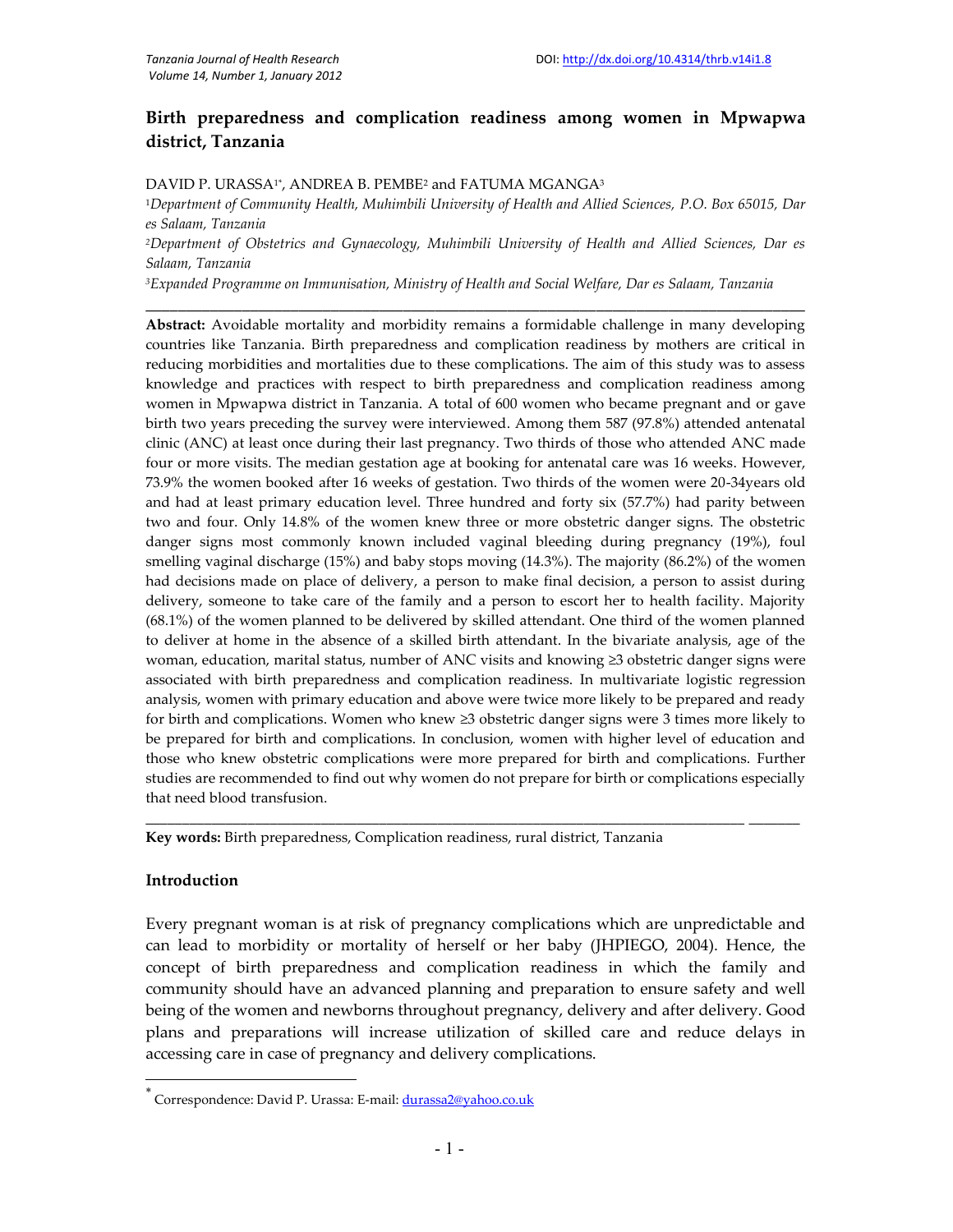Birth preparedness and complication readiness strategy encourage women to be informed of danger signs of obstetric complications and emergencies, choose a preferred birth place and attendant at birth, make advance arrangement with the attendant at birth, arrange for transport to skilled care site in case of emergence, saving or arranging alternative funds for costs of skilled and emergency care, finding a companion to be with the woman at birth or to accompany her to emergency care source. Other measures include identifying a compatible blood donor in case of haemorrhage, obtaining permission from the head of household to seek skilled care in the event that a birth emergency occurs in his absence and arrange a source of household support to provide temporary family care during her absence (JHPIEGO, 2004). The Tanzanian government has increased efforts on ensuring implementation of the birth preparedness and complication readiness by introducing focused antenatal care (FANC) which emphasizes counselling of women on the elements of this strategy (MoHSW, 2002). Tanzania has a maternal mortality rate of 454 per 100, 000 live births (TDHS, 2010). Several strategies have been initiated nationally to address burden of maternal morbidity and mortality. However little is known about factors affecting mothers' status of birth preparedness and complication readiness in Mpwapwa and in Tanzania as a whole. Mpwapwa is one of the districts with relatively high maternal and infant mortality rate (Kwesigabo *et al.*, 2008), despite the district health management team emphasis on provision of FANC. This study was designed to assess the coverage of birth preparedness and complication readiness and its associated factors among women in Mpwapwa district, Tanzania.

# **Material and Methods**

### *Study area*

Mpwapwa is one of the six districts of Dodoma capital city of Tanzania. The district covers a total area of 7,479 km and has a population of about 269,850 projected from the 2002 population and houses census (NBS, 2002) with estimated annual growth rate of 2.1%. The population is predominantly rural. The health institutions in the district include one district hospital, two health centres and 40 dispensaries. All heath institutions provide antenatal and delivery care services.

# *Study design and data collection*

A sample size of 576 women was computed by Epi info 6 computer programme with the assumption that, since there was no previous data for birth preparedness of nearby districts, the percentage of women practicing birth preparedness and complication readiness could be 50%, the confidence interval was 95%, a margin of error of 0.05 and a design effect of 1.5 due to cluster sampling of wards.

Through a multistage cluster random sampling a total of 600 women from the whole district were selected to be included in the study. Administratively the district was divided into 3 divisions, 18 wards and 84 villages. Aiming at getting representative sample for the district, wards in each division were sorted according to their population and the top two with higher number of population from each division were picked for the study and treated as clusters. All women in the community who reported to be pregnant in the past two years at the time of data collection, in selected wards of Mpwapwa district were included regardless of the outcome of their pregnancies. For those who had more than one pregnancy within the last 2 years only the last pregnancy was considered.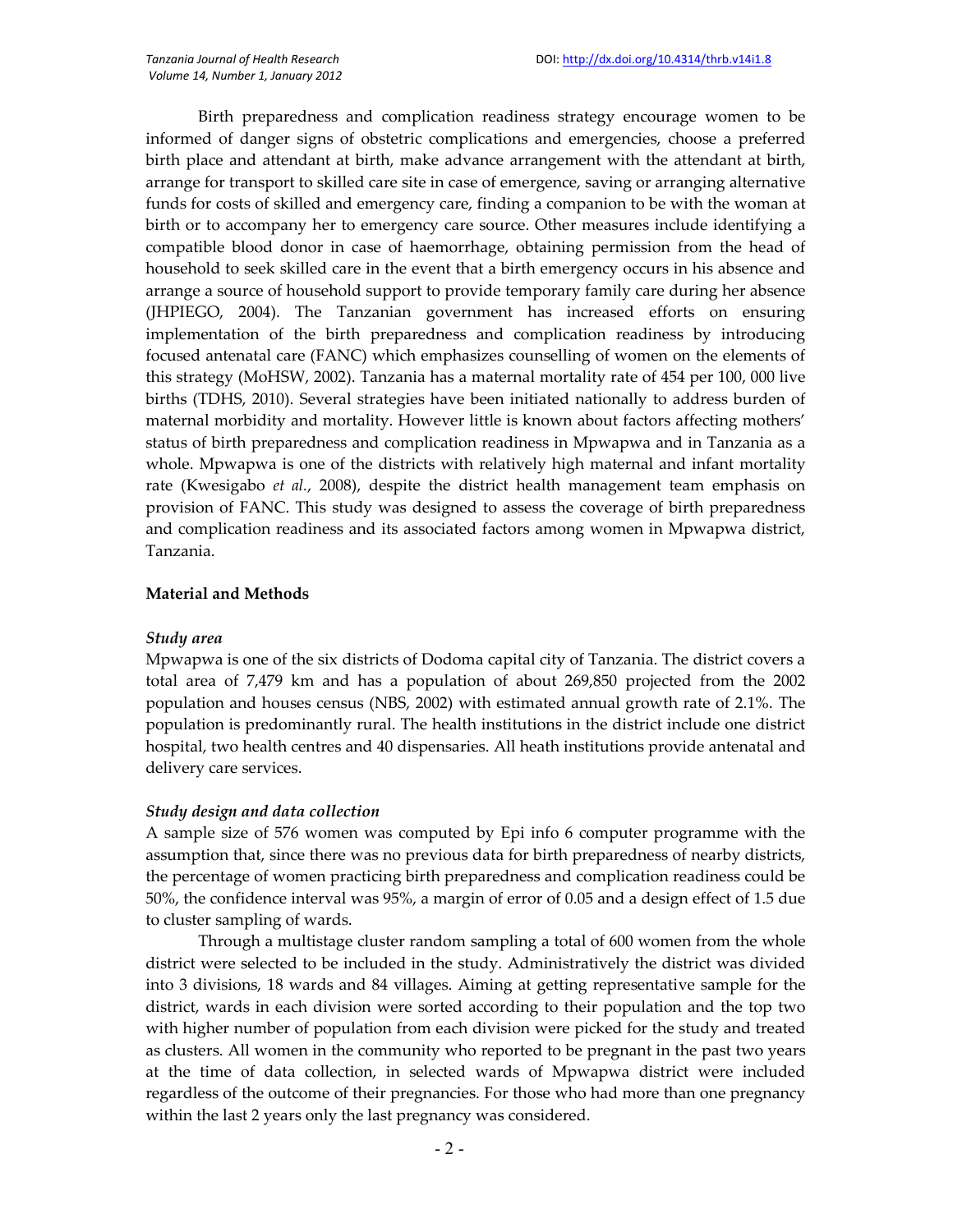In June 2005, the pre-trained research assistants with midwifery skills collected data using a modified interview schedule recommended by JHPIEGO to collect information on birth preparedness and complication readiness (JHPIEGO, 2004). The interview schedule included information on age of the respondent, marital status, education level, occupation, income and number of deliveries. Other information collected was on elements of birth preparedness and complication readiness and antenatal care attendance in the last pregnancy. The antenatal cards were reviewed where available to confirm the obstetric information and the gestational age the woman booked for antenatal care.

The selected wards were visited for one day before data collection to explain about the purpose of the study and request permission to conduct the study from the ward leaders. On the day of data collection the ward and village leaders assisted to identify the households. The research assistants interviewed eligible women using the Swahili translated interview schedule after getting oral informed consent. No woman refused to participate.

# *Data analysis*

Data was entered and analysed by Statistical Package for Social Sciences (SPSS) computer programme. The results were summarized into frequency tables. A woman was considered to be prepared for birth and its complication if she reported that she or her family had identified place of delivery, saved money and identified a means of transport to the health facility in case of obstetric emergencies ahead of childbirth (2). Bivariate analysis was done to identify factors associated with birth preparedness and complication readiness and those found significant were entered in the multivariate logistic regression analysis. The results are presented as odds ratio (OR) and 95% confidence interval (CI).

# *Ethical considerations*

Ethical clearance was requested and obtained from The Senate Research and Publication Committee of Muhimbili University of Health and Allied Sciences also permission to conduct the study was requested and granted from Mpwapwa district Administrative Officer. Informed verbal consent was requested and obtained from each individual woman after informing them about the study. All of them agreed to participate.

### **Results**

A total of 600 women were enrolled into the study. Among them 587 (97.8%) attended antenatal clinic at least once during their last pregnancy. Two thirds of those who attended antenatal care made four or more visits. Five hundred and three (95.9%) of the women had antenatal cards at their homes used during the last pregnancy at the time of interview. The median gestation age at booking for antenatal care was 16 weeks (Range: 8-32), however 434 (73.9%) women booked after 16 weeks of gestation.

Out of 600 women 89 (14.8%) knew three or more obstetric danger signs. The obstetric danger signs more commonly known to women were vaginal bleeding during pregnancy (19%), foul smelling vaginal discharge (15%) and baby stops moving (14.3%). Fewer women knew that larger abdomen than normal, labour longer than 12 hours, cord prolapse and convulsion as obstetric danger signs (Table 1).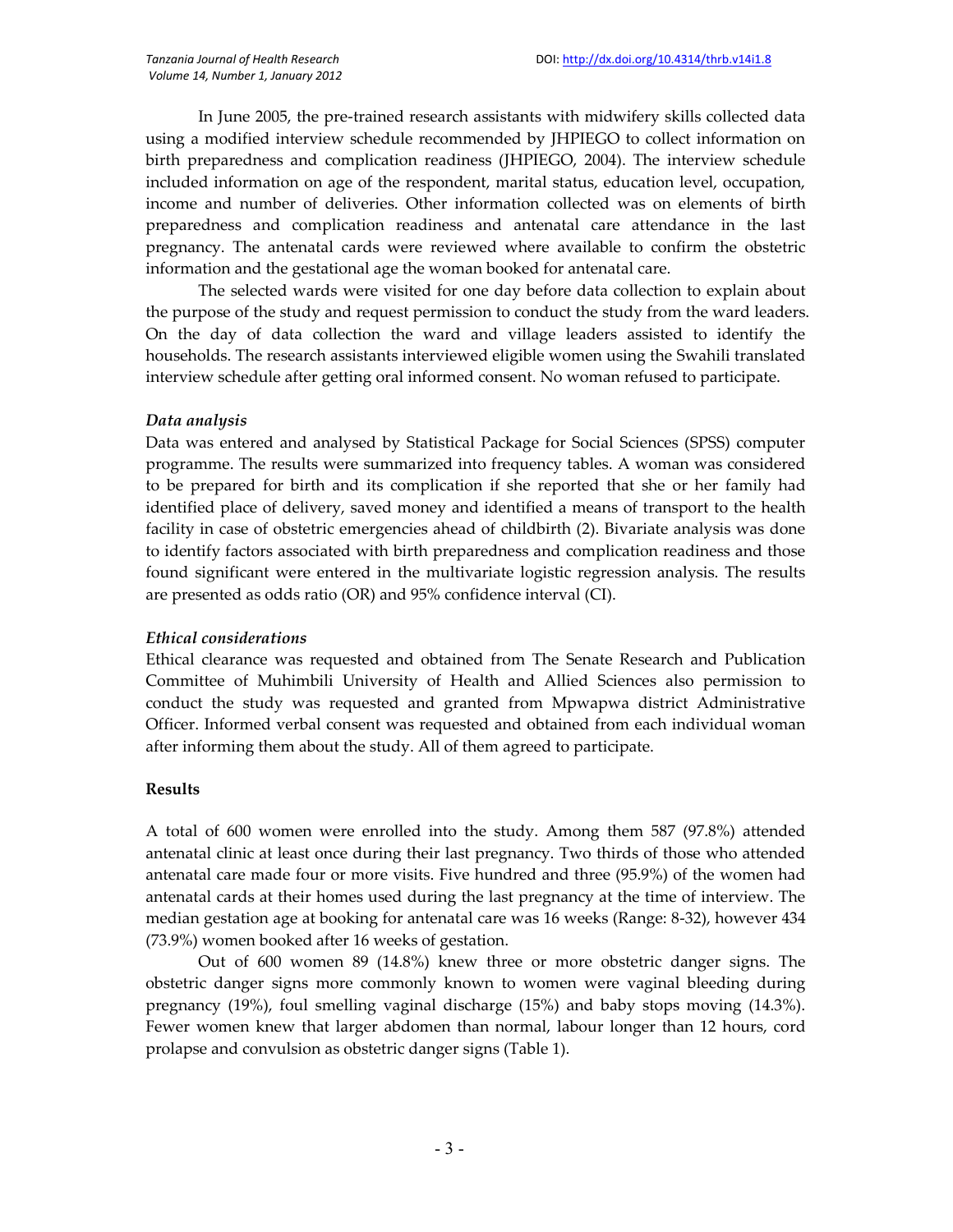| Danger sign in pregnancy and labour    | Number | $\mathbf{0}_{\mathbf{0}}^{\prime}$ |
|----------------------------------------|--------|------------------------------------|
| Fatigue                                | 12     | 2                                  |
| <b>Breathlessness</b>                  | 10     | 1.7                                |
| Baby stop moving                       | 86     | 14.3                               |
| Foul smelling vaginal discharge        | 90     | 15                                 |
| Vaginal bleeding during pregnancy      | 114    | 19                                 |
| Heavy bleeding after delivery          | 45     | 7.5                                |
| Large abdomen than normal              | 4      | 0.7                                |
| Convulsions                            | 8      | 1.3                                |
| Labour longer than 12 hours            | 6      | 1                                  |
| Headache                               | 21     | 3.5                                |
| Swelling of face, hands, legs and feet | 18     | 3                                  |
| Cord prolapse                          | 6      | $\mathbf{1}$                       |
| High fever                             | 83     | 13.8                               |
| Pallor                                 | 64     | 10.7                               |

#### **Table 1: Knowledge of danger signs in pregnancy and labour (N = 600)**

Multiple responses

The majority (86.2%) of the women had decisions made on place of delivery, a person to make final decision, a person to assist during delivery, someone to take care of the family and a person to escort her to health facility as well as other birth preparedness and complication readiness (Table 2). However, only 52 (8.7%) women arranged for a potential blood donor.

| Table 2: Practices of women on birth preparedness and complication readiness (N=600) |  |  |
|--------------------------------------------------------------------------------------|--|--|
|--------------------------------------------------------------------------------------|--|--|

| Birth plan                                                             | Number | $\mathbf{0}_{\mathbf{0}}^{\prime}$ |
|------------------------------------------------------------------------|--------|------------------------------------|
| Decision on place of delivery                                          | 583    | 97.2                               |
| Choose a person to assist during delivery                              | 517    | 86.2                               |
| Arrange skilled attendance at delivery                                 | 436    | 86.2                               |
| Arrangement for a potential blood donor                                | 52     | 8.7                                |
| Savings in case of emergency                                           | 536    | 89.3                               |
| Identify the decision making process in case of<br>obstetric emergency | 564    | 94.0                               |
| Arrange temporary family care during emergency                         | 548    | 91.3                               |
| Identify and arrange transportation in case of<br>emergency            | 494    | 82.3                               |
| Identify a person to escort during emergency                           | 559    | 93.2                               |
| Prepare birth supplies for delivery                                    | 535    | 89.2                               |

|  | Table 3: Decision on assistant at delivery and place of delivery |
|--|------------------------------------------------------------------|
|  |                                                                  |

| Birth plan              | Response          | Number | Percent |  |
|-------------------------|-------------------|--------|---------|--|
| Attendant at delivery** | Skilled attendant | 377    | 68.1    |  |
|                         | TBA               | 161    | 29.1    |  |
|                         | Other             | 16     | 2.9     |  |
| Place of delivery**     | Home              | 186    | 33.6    |  |
|                         | Dispensary        | 191    | 34.5    |  |
|                         | Health centre     | 18     | 3.2     |  |
|                         | Hospital          | 145    | 26.2    |  |
|                         | Others            | 14     | 2.5     |  |

\*\* 46 women did not have delivery plans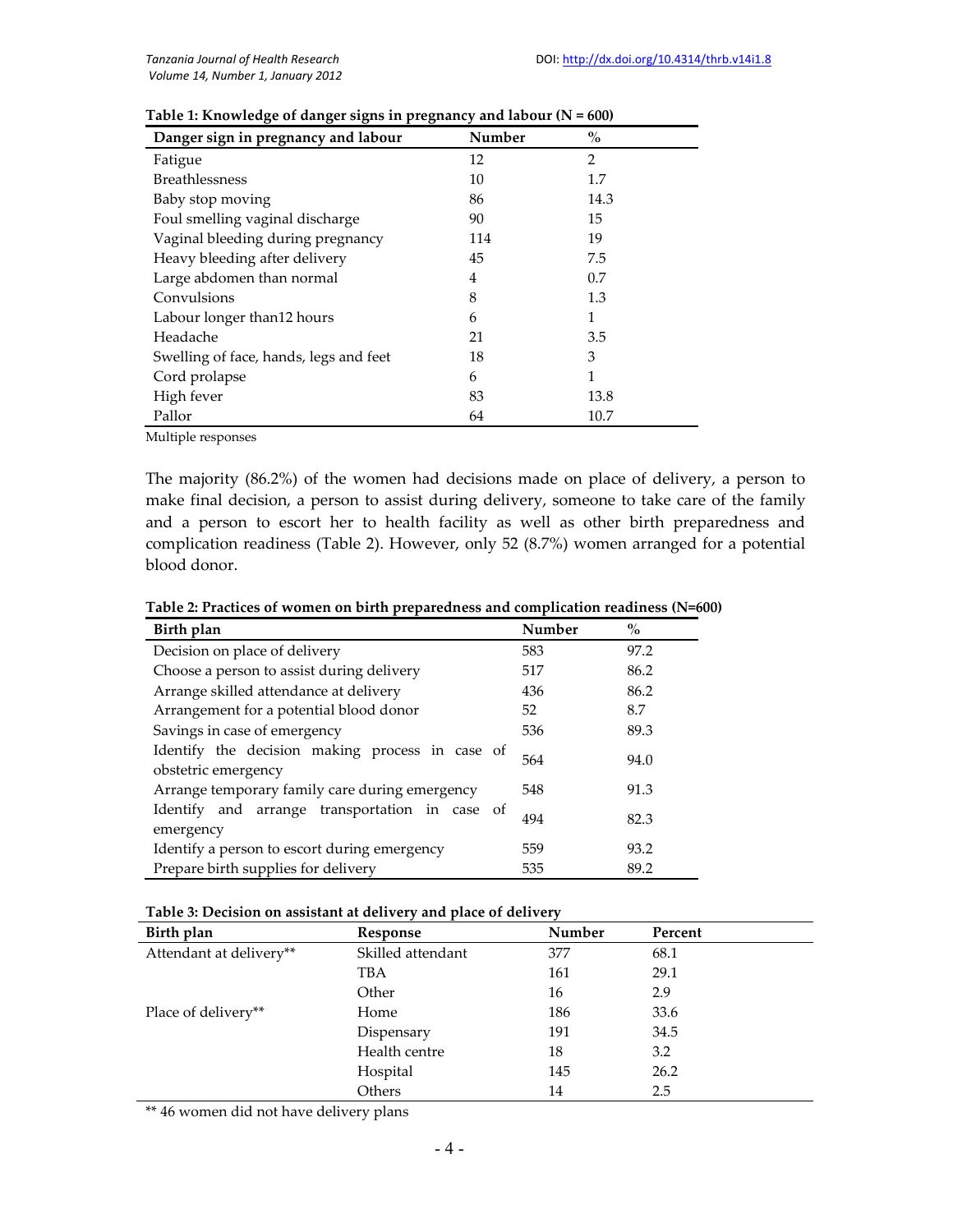Majority (68.1%) of the women planned to be delivered by skilled attendant. One out of three women planned to deliver at home in the absence of a skilled birth attendant rather than in the health facilities (Table 3).

Two thirds of the women were between the age of 20 and 34 and had at least primary education level. A majority were peasants and were either married or cohabiting. Out of 600 three hundred and forty six (57.7%) had parity between two and four (Table 4). In the bivariate analysis the independent variables age of the woman, education, marital status, number of antenatal care visits and knowing ≥3 obstetric danger signs were associated with birth preparedness and complication readiness. When all these independent variables were included in multivariate logistic regression analysis, women with primary education and above were twice more likely to be prepared and ready for birth and complications. Furthermore women who knew ≥3 obstetric danger signs were 3 times more likely to be prepared for birth and complications (Table 4).

| Variable       | Response           | <b>Total</b> | Preparedness | <b>Bivariate</b>  | Multivariate   |
|----------------|--------------------|--------------|--------------|-------------------|----------------|
|                |                    |              |              | OR (95%CI)        | OR (95%CI)     |
| Age (years)    | $20$               | 116          | 91(78.4)     | $1.4(0.7-2.8)$    | $1.6(0.7-3.5)$ |
|                | 20-34              | 410          | 350(85.4)    | $2.3(1.3-4.1)$    | $1.7(0.9-3.4)$ |
|                | $\geq 35$          | 74           | 53(71.6)     | 1                 | 1              |
| Education      | No education       | 213          | 161(75.6)    | 1                 | 1              |
|                | Primary education  | 387          | 333(86.0)    | $2.0(1.3-3.04)$   | $2.1(1.3-3.3)$ |
|                | and above          |              |              |                   |                |
| Occupation     | Peasant            | 508          | 418(82.3)    | 1                 |                |
|                | Other              | 92           | 76(82.6)     | $1.02(0.57-1.84)$ |                |
| Marital status | Single             | 83           | 64(77.1)     | $1.6(0.62-4.1)$   | $1.7(0.6-4.5)$ |
|                | Married/cohabiting | 489          | 411(84.0)    | $2.5(1.1-5.7)$    | $3.0(1.3-7.2)$ |
|                | Divorced/Widowed   | 28           | 19(67.9)     | 1                 | 1              |
| Parity*        | 1                  | 117          | 98(83.2)     | $1.4(0.8-2.7)$    |                |
|                | $2 - 4$            | 346          | 291(84.1)    | $1.5(0.9-2.4)$    |                |
|                | $\geq 5$           | 134          | 134(78.4)    | 1                 |                |
| No. of ANC     | $\leq 4$           | 211          | 168(79.6)    | 1                 | 1              |
| visits**       | $\geq 4$           | 376          | 323(85.9)    | $1.6(1.0-2.4)$    | $1.5(0.9-2.3)$ |
| Daily income   | $<$ 1000           | 400          | 324(81.0)    | 1                 |                |
| (TShs)         | $\geq 1000$        | 200          | 170(85.0)    | $1.3(0.84-2.1)$   |                |
| Obstetric      | $<$ 3              | 511          | 410(80.2)    | 1                 | 1              |
| danger signs   | $\geq$ 3           | 89           | 84(94.4)     | $4.1(1.6-10.5)$   | $3.2(1.2-8.2)$ |

**Table 4: Bivariate` and multivariate logistic regression analysis of the likelihood of the woman to be prepared for birth and complications**

\*Three women had no parity indicated; \*\*13 women did not attend antenatal care

### **Discussion**

In this study majority of the women (97.8%) had attended antenatal care at least once and among those attended two-thirds made four or more visits. Almost 74% of the women booked for antenatal care after 16 weeks of pregnancy. Few women were aware of three or more obstetric danger signs. One out of three women who had decisions on place of delivery planned to deliver at home in the absence of the skilled attendant. Women with primary education and those who knew three or more obstetric danger signs were more likely to be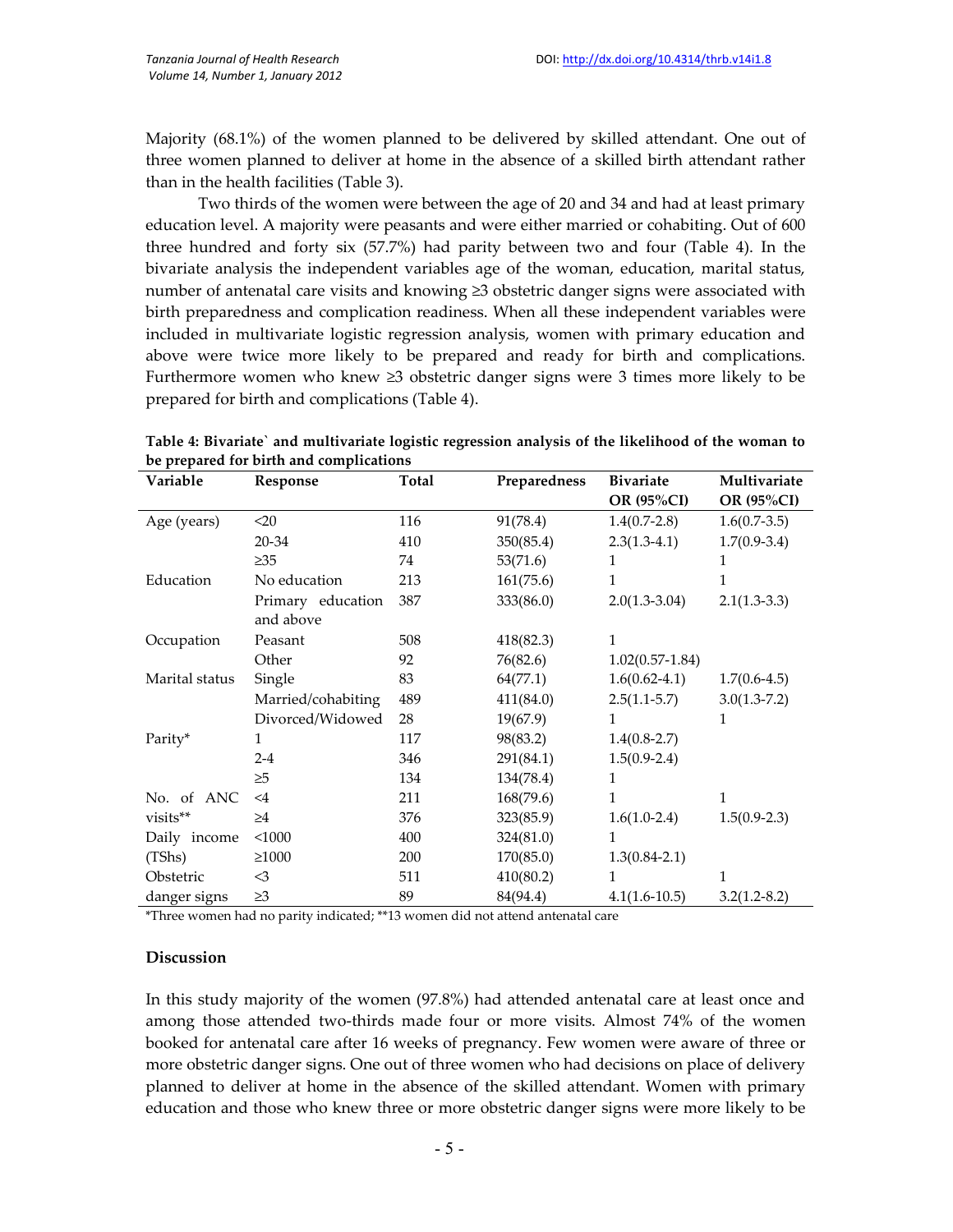prepared for birth and complications compared to women with no education and those who knew less than three obstetric danger signs.

Early booking and regular attendance to antenatal care in the course of pregnancy are important in monitoring the physical status of the women and the foetus, detecting diseases and complications and providing appropriate treatment and care. Furthermore, it gives an opportunity for the woman to be counselled and make an appropriate plan for delivery (WHO, 1994). Despite of the majority of the women attended antenatal care at least once and about two-thirds at least four times but a substantial proportional of them booked for antenatal care after the 16 weeks of pregnancy. These findings are similar to the one reported in the Tanzania Demographic and Health Survey of 2010/5 (TDHS, 2010) and other developing countries (Ebeigbe & Igberase, 2005; van Eijk *et al.*, 2006; Hiluf & Fantahun, 2008). The late booking for antenatal care may hinder provision of some preventive and treatment measures during pregnancy.

Majority of the women had decisions made on critical components of birth preparedness and complication readiness including a person to assist during delivery, someone to take care of the family, person to escort her to the hospital and place of delivery. One-third of women who had decisions on a place of delivery intended to delivery at home. Moreover, only 14.8% of the women were aware of three or more obstetric danger signs which signify a low awareness. Low awareness may be a cause of failure to recognize the complication when it occur thus delaying the decisions to seek care (Thaddeus & Maine, 1994; JHPIEGO, 2004). Decision to deliver at home and low awareness of obstetric danger signs are serious bottleneck in the reduction of maternal mortality as home delivery may be associated with more delay to get appropriate care when a complication occurs (Gabrysch & Campbell, 2009). There is a need to investigate further why women prefer to delivery at home instead of using the health facilities.

Women with primary education and above were twice as much likely to be prepared for birth and complications compared to those with no formal education. Furthermore women who knew three or more obstetric danger signs were three times more likely to be prepared for birth and complications. The findings correlate well with the other study done in Ethiopia where the literate women were about 2 times more prepared for birth than the illiterate ones (Hiluf & Fantahun, 2008). This might be related to the fact that educated women are more likely to have better income and negotiating power in their societies thus making their own decision in matters related to their health. Limitations of these findings could be due to the fact that information related to the level of birth preparedness and complication readinesses were obtained through interviews. However, what people say may not necessarily be what they practice and this may limit generalisation of these findings

In conclusion, women with more education and those aware of obstetric complications were more prepared for birth and complications if emerged than illiterate women. Education about preparation for birth and its complication and empowerment of women are important factors in enhancing birth preparedness and hence reducing the effect of pregnancy related complications though these were not studied. Antenatal care clinics which are well attended should give due emphasis to preparation for birth and its complication and provide information and education to all pregnant women. Further studies are warranted to find out why women were prepared less for obstetric danger signs that would need blood transfusion.